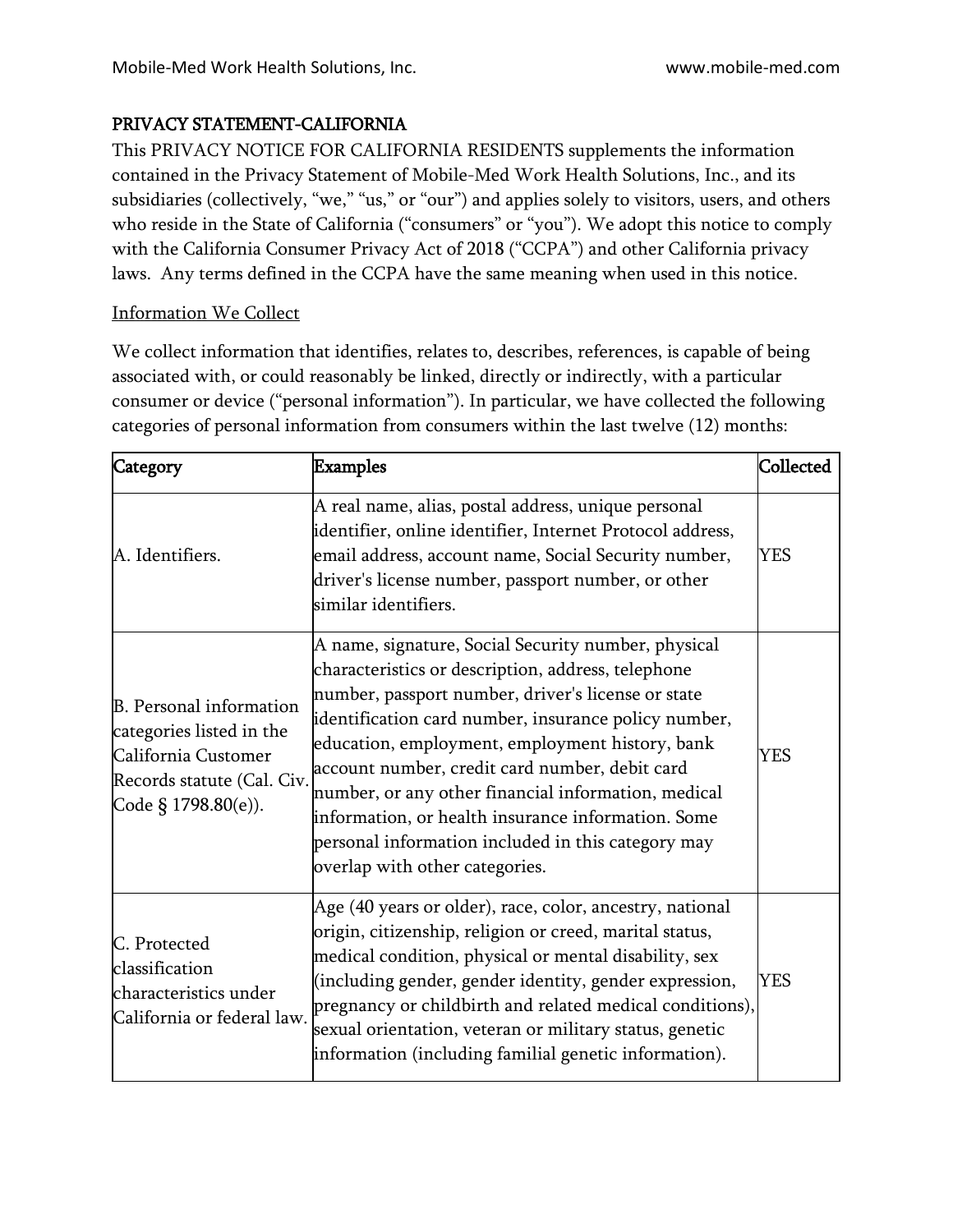| D. Commercial<br>information.                                                                                                                               | Records of personal property, products or services<br>purchased, obtained, or considered, or other purchasing<br>or consuming histories or tendencies.                                                                                                                                                                                         | <b>YES</b> |
|-------------------------------------------------------------------------------------------------------------------------------------------------------------|------------------------------------------------------------------------------------------------------------------------------------------------------------------------------------------------------------------------------------------------------------------------------------------------------------------------------------------------|------------|
| E. Biometric<br>information.                                                                                                                                | Genetic, physiological, behavioral, and biological<br>characteristics, or activity patterns used to extract a<br>template or other identifier or identifying information,<br>such as, fingerprints, faceprints, and voiceprints, iris or<br>retina scans, keystroke, gait, or other physical patterns,<br>and sleep, health, or exercise data. | <b>YES</b> |
| F. Internet or other<br>similar network activity.                                                                                                           | Browsing history, search history, information on a<br>consumer's interaction with a website, application, or<br>advertisement.                                                                                                                                                                                                                 | NO         |
| G. Geolocation data.                                                                                                                                        | Physical location or movements.                                                                                                                                                                                                                                                                                                                | <b>YES</b> |
| H. Sensory data.                                                                                                                                            | Audio, electronic, visual, thermal, olfactory, or similar<br>information.                                                                                                                                                                                                                                                                      | <b>YES</b> |
| I. Professional or<br>employment-related<br>information.                                                                                                    | Current or past medical related job information such as<br>fitness for duty records.                                                                                                                                                                                                                                                           | <b>YES</b> |
| J. Non-public education<br>information (per the<br><b>Family Educational</b><br>Rights and Privacy Act<br>(20 U.S.C. Section 1232g,<br>34 C.F.R. Part 99)). | Education records directly related to a student<br>maintained by an educational institution or party acting<br>on its behalf, such as grades, transcripts, class lists,<br>student schedules, student identification codes, student<br>financial information, or student disciplinary records.                                                 | NO         |
| K. Inferences drawn<br>from other personal<br>information.                                                                                                  | Profile reflecting a person's preferences, characteristics,<br>psychological trends, predispositions, behavior,<br>attitudes, intelligence, abilities, and aptitudes, such as<br>functional work evaluations                                                                                                                                   | <b>YES</b> |

Personal information does not include:

- Publicly available information from government records.
- De-identified or aggregated consumer information.
- Information excluded from the CCPA's scope, like: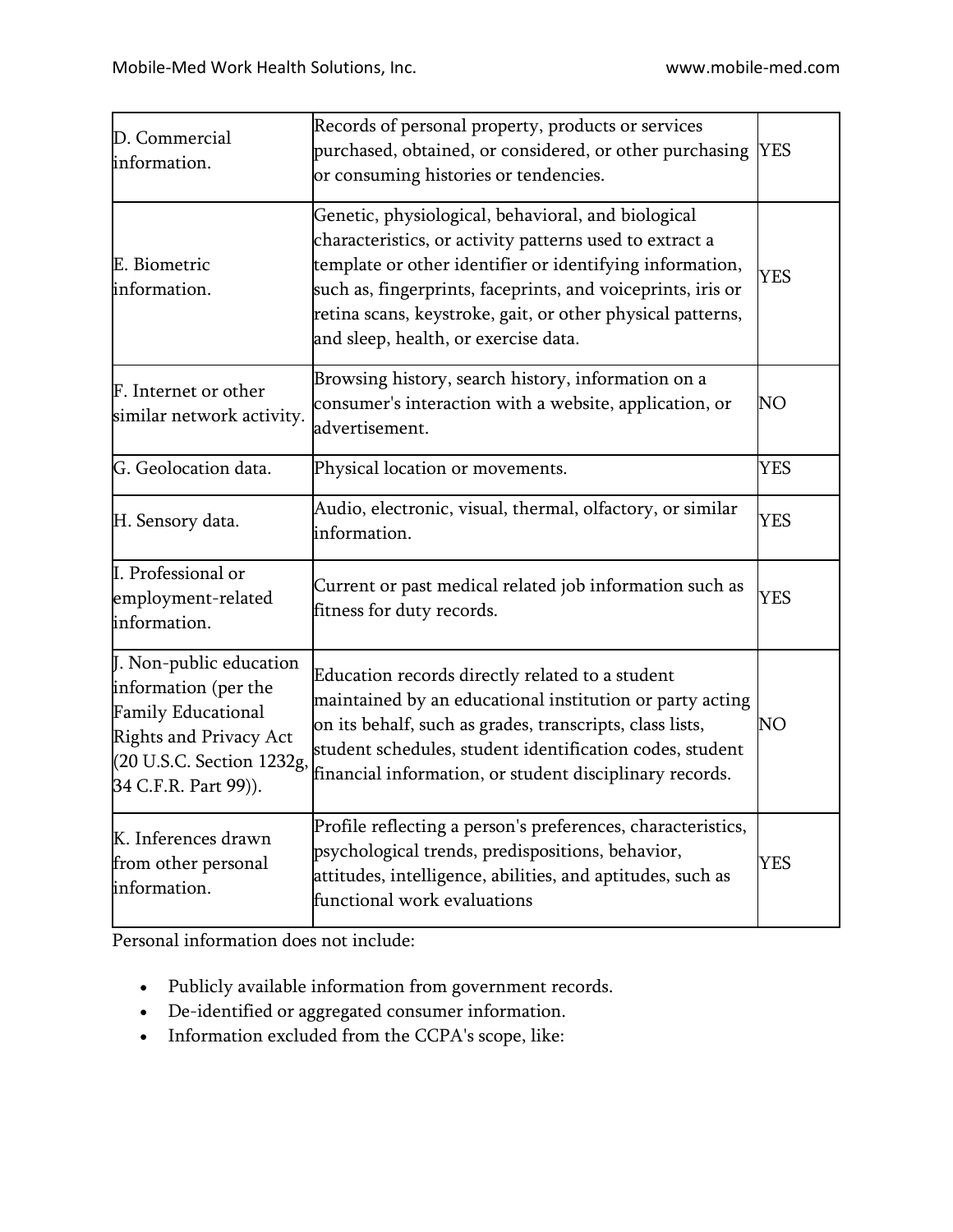- o health or medical information covered by the Health Insurance Portability and Accountability Act of 1996 (HIPAA) and the California Confidentiality of Medical Information Act (CMIA) or clinical trial data;
- o personal information covered by certain sector-specific privacy laws, including the Fair Credit Reporting Act (FRCA), the Gramm-Leach-Bliley Act (GLBA) or California Financial Information Privacy Act (FIPA), and the Driver's Privacy Protection Act of 1994.

We obtain the categories of personal information listed above from the following categories of sources:

- Directly from our clients or their agents. For example, from documents that our clients provide to us related to the services for which they engage us.
- Indirectly from our clients or their agents. For example, through information we collect from our clients in the course of providing services to them.
- Directly and indirectly from activity on our website (www.mobile-med.com). For example, from submissions through our website portal or website usage details collected automatically.
- From third-parties that interact with us in connection with the services we perform. For example, from government agencies when we prepare readiness assessments for projects that receive government funding.

## Use of Personal Information

We may use or disclose the personal information we collect for one or more of the following business purposes:

- To fulfill or meet the reason for which the information is provided. For example, if you provide us with personal information in order for us to evaluate your health or provide a recommendation to your employer, we will use the information for that purpose.
- To provide you with information, products or services that you request from us.
- To provide you with email alerts, event registrations and other notices concerning our products or services, or events or news, that may be of interest to you.
- To carry out our obligations and enforce our rights arising from any contracts entered into between you and us, including for billing and collections.
- To improve our website and present its contents to you.
- For testing, research, analysis and product development.
- As necessary or appropriate to protect the rights, property or safety of us, our clients or others.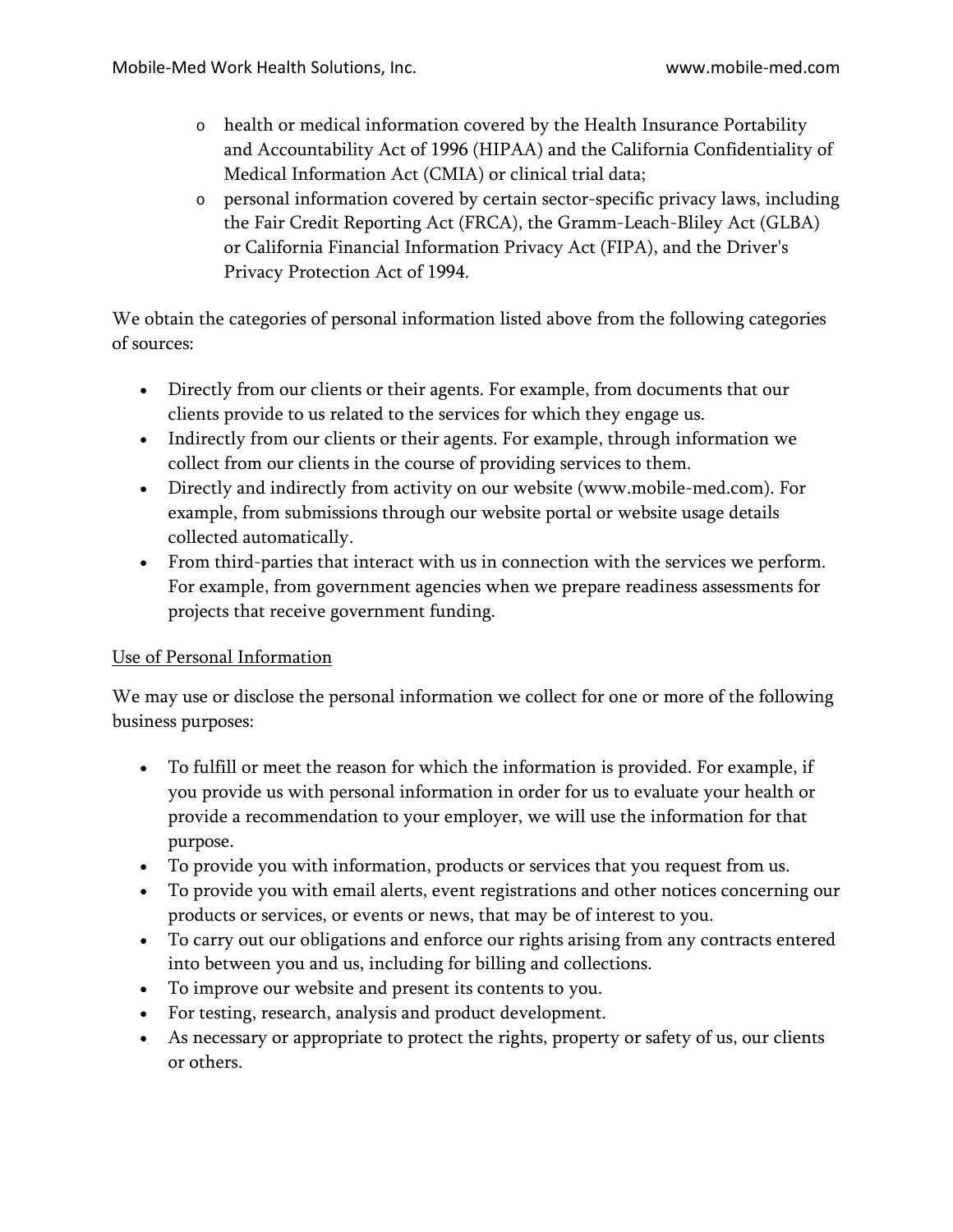- To respond to law enforcement requests and as required by applicable law, court order, or governmental regulations.
- As described to you when collecting your personal information or as otherwise set forth in the CCPA.
- To evaluate or conduct a merger, divestiture, restructuring, reorganization, dissolution, or other sale or transfer of some or all of our assets, whether as a going concern or as part of bankruptcy, liquidation, or similar proceeding, in which personal information held by us is among the assets transferred.

We will not collect additional categories of personal information or use the personal information we collected for materially different, unrelated, or incompatible purposes without providing you notice.

# Sharing Personal Information

We may disclose your personal information to a third party for a business purpose. When we disclose personal information for a business purpose, we enter a contract that describes the purpose and requires the recipient to both keep that personal information confidential and not use it for any purpose except performing the contract.

In the preceding twelve (12) months, we have disclosed the following categories of personal information for a business purpose:

| Category A: | Identifiers.                                                              |
|-------------|---------------------------------------------------------------------------|
| Category B: | California Customer Records personal information categories.              |
| Category C: | Protected classification characteristics under California or federal law. |
| Category I: | Professional or employment-related information.                           |

We disclose your personal information for a business purpose to the following categories of third parties:

- Our affiliates.
- Service providers.
- Third parties to whom you or your agents authorize us to disclose your personal information in connection with products or services we provide to you.

In the preceding twelve (12) months, we have not sold any personal information.

## Your Rights and Choices

The CCPA provides consumers (California residents) with specific rights regarding their personal information. This section describes your CCPA rights and explains how to exercise those rights.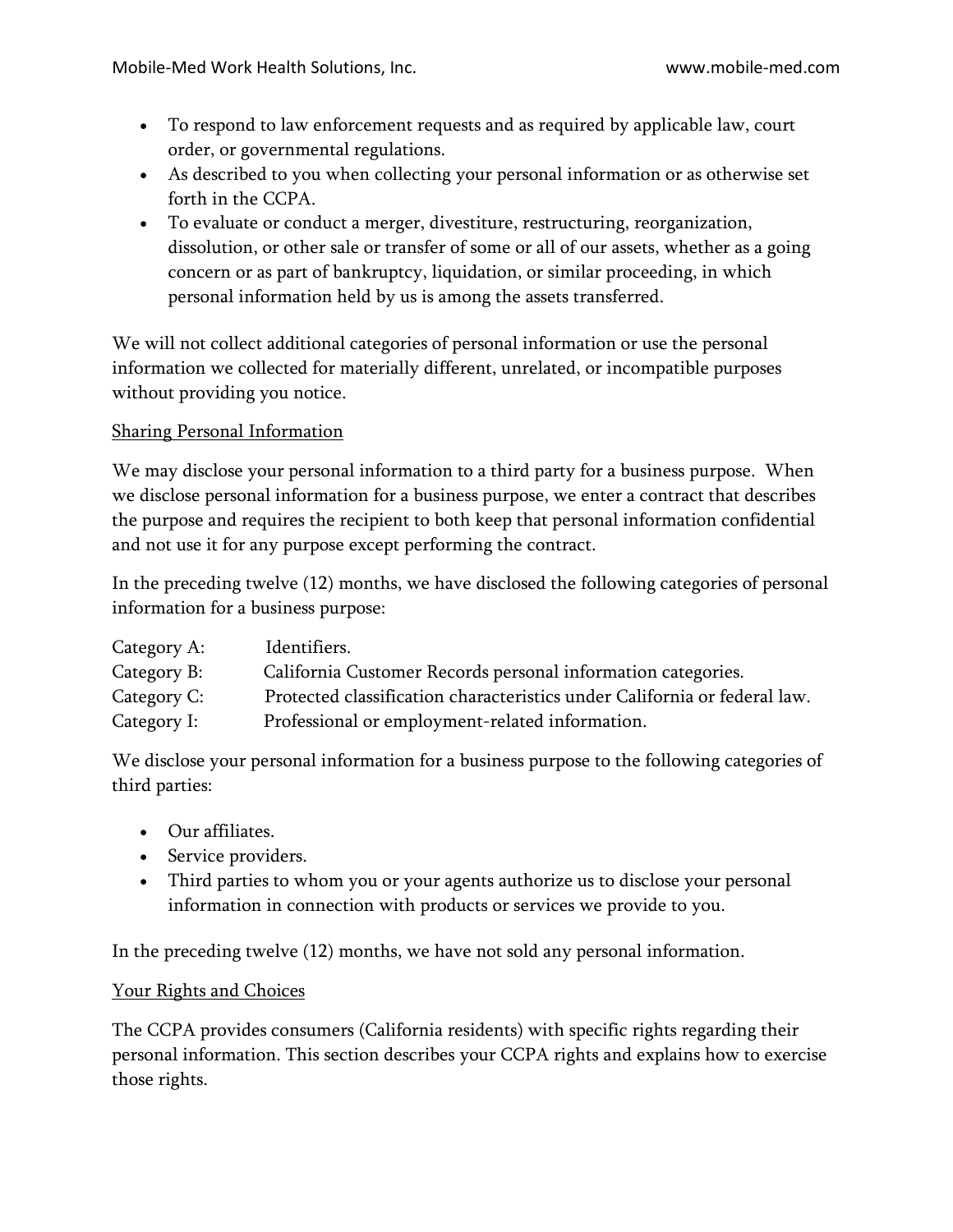# Access to Specific Information and Data Portability Rights

You have the right to request that we disclose certain information to you about our collection and use of your personal information over the past 12 months. Once we receive and confirm your verifiable consumer request, we will disclose to you:

- The categories of personal information we collected about you.
- The categories of sources for the personal information we collected about you.
- Our business or commercial purpose for collecting or selling that personal information.
- The categories of third parties with whom we share that personal information.
- The specific pieces of personal information we collected about you (also called a data portability request).
- If we sold or disclosed your personal information for a business purpose, two separate lists disclosing:
	- o sales, identifying the personal information categories that each category of recipient purchased; and
	- o disclosures for a business purpose, identifying the personal information categories that each category of recipient obtained.

# Deletion Request Rights

You have the right to request that we delete any of your personal information that we collected from you and retained, subject to certain exceptions. Once we receive and confirm your verifiable consumer request, we will delete (and direct our service providers to delete) your personal information from our records, unless an exception applies.

We may deny your deletion request if retaining the information is necessary for us or our service providers to:

- 1. Complete the transaction for which we collected the personal information, provide a good or service that you requested, take actions reasonably anticipated within the context of our ongoing business relationship with you, or otherwise perform our contract with you.
- 2. Detect security incidents, protect against malicious, deceptive, fraudulent, or illegal activity, or prosecute those responsible for such activities.
- 3. Debug products to identify and repair errors that impair existing intended functionality.
- 4. Exercise free speech, ensure the right of another consumer to exercise their free speech rights, or exercise another right provided for by law.
- 5. Comply with the California Electronic Communications Privacy Act (Cal. Penal Code § 1546 seq.).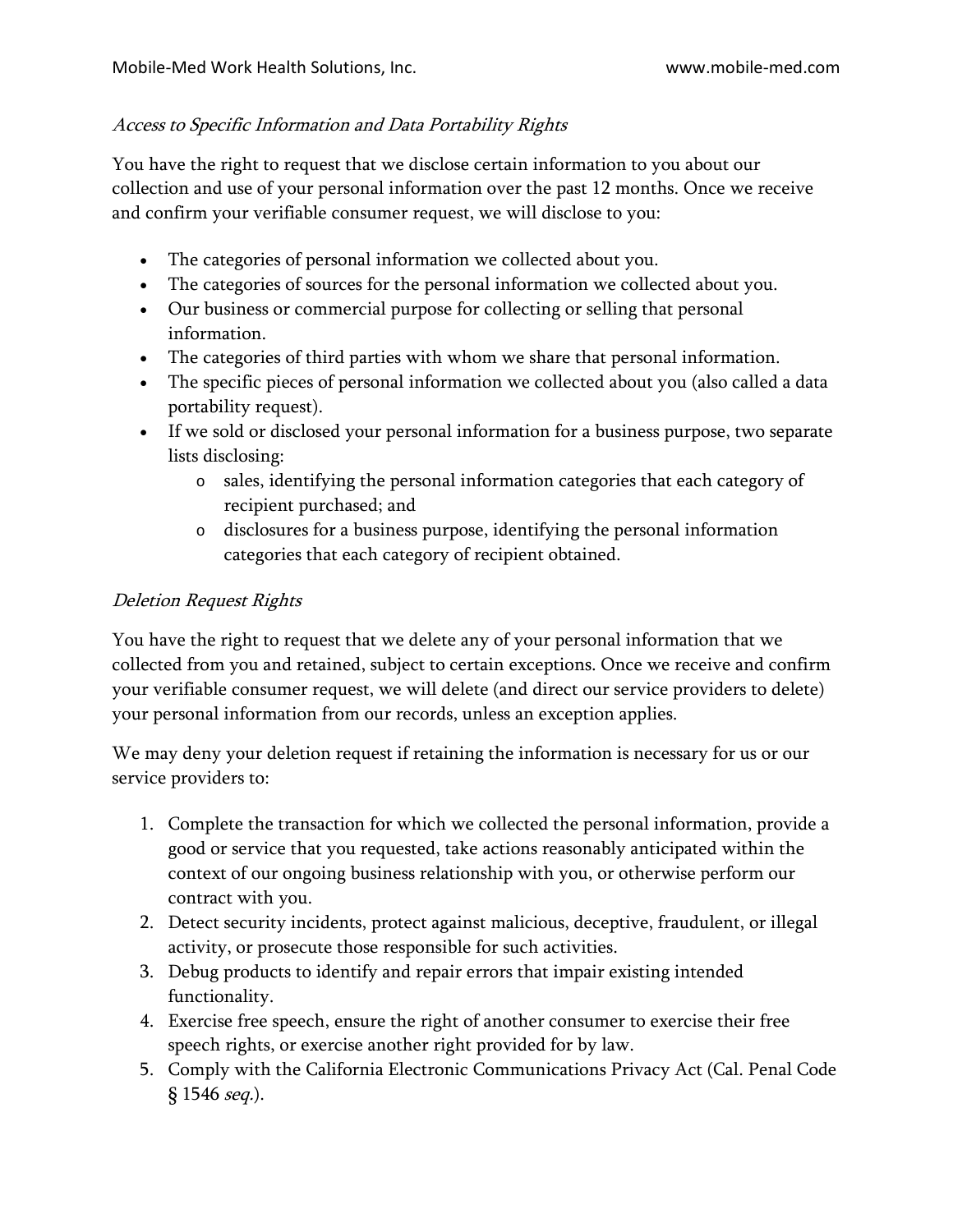- 6. Engage in public or peer-reviewed scientific, historical, or statistical research in the public interest that adheres to all other applicable ethics and privacy laws, when the information's deletion may likely render impossible or seriously impair the research's achievement, if you previously provided informed consent.
- 7. Enable solely internal uses that are reasonably aligned with consumer expectations based on your relationship with us.
- 8. Comply with a legal obligation.
- 9. Make other internal and lawful uses of that information that are compatible with the context in which you provided it.

# Exercising Access, Data Portability, and Deletion Rights

To exercise the access, data portability, and deletion rights described above, please submit a verifiable consumer request to us by either:

- Calling us at 650/429-8429.
- Visiting [mobile-med.com](http://www.hornellp.com/)

Only you or a person registered with the California Secretary of State that you authorize to act on your behalf, may make a verifiable consumer request related to your personal information. You may also make a verifiable consumer request on behalf of your minor child.

You may only make a verifiable consumer request for access or data portability twice within a 12-month period. The verifiable consumer request must:

- Provide sufficient information that allows us to reasonably verify you are the person about whom we collected personal information or an authorized representative.
- Describe your request with sufficient detail that allows us to properly understand, evaluate, and respond to it.

We cannot respond to your request or provide you with personal information if we cannot verify your identity or authority to make the request and confirm the personal information relates to you. Making a verifiable consumer request does not require you to create an account with us. We will only use personal information provided in a verifiable consumer request to verify the requestor's identity or authority to make the request.

# Response Timing and Format

We endeavor to respond to a verifiable consumer request within 45 days of its receipt. If we require more time (up to 90 days), we will inform you of the reason and extension period in writing. If you have an account with us, we will deliver our written response to that account. If you do not have an account with us, we will deliver our written response by mail